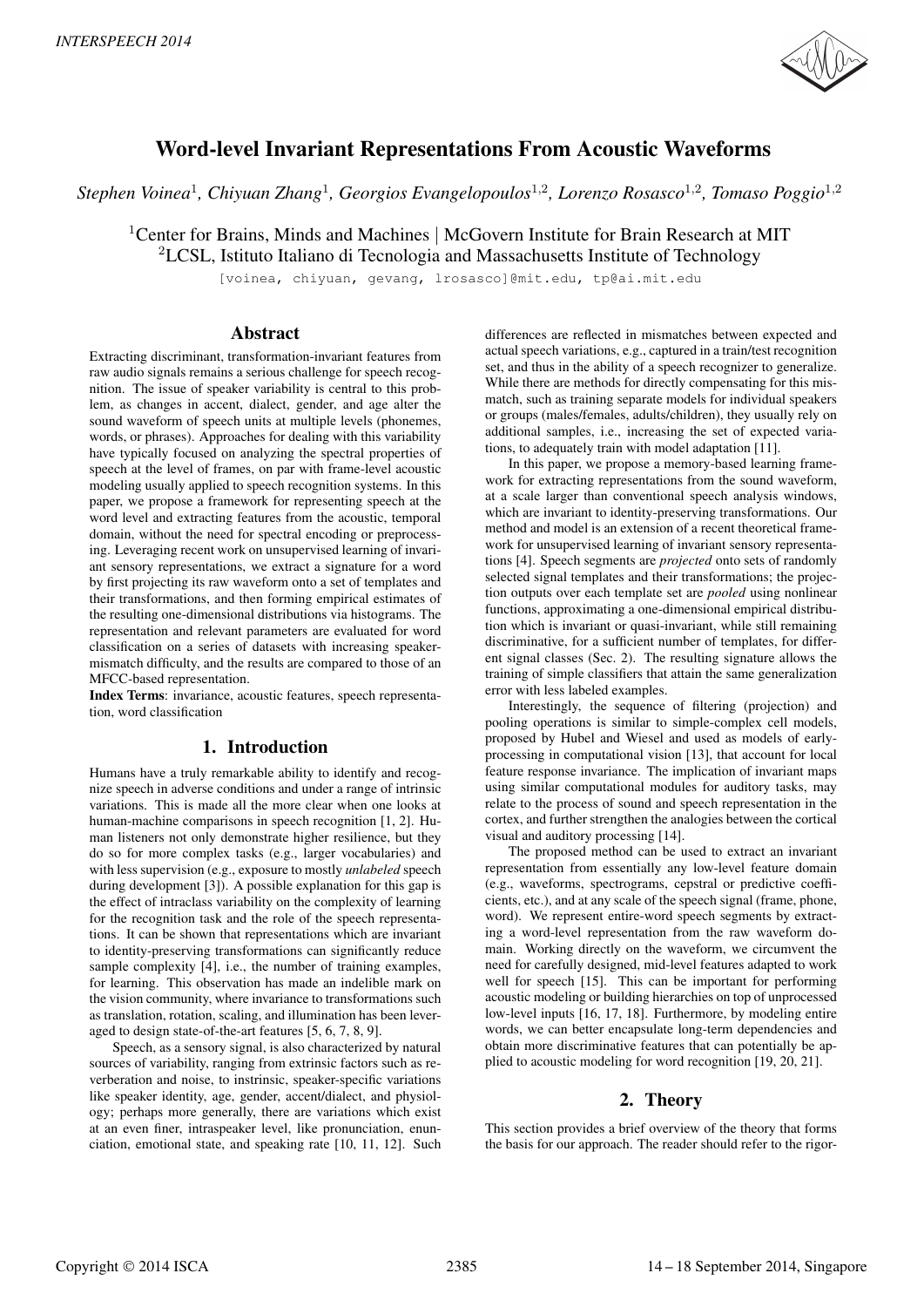ous exposition and supplementary information in [4] for more detail. Even though the theory takes a somewhat strong "vision" perspective to motivate its core principles, all the ideas can be applied to more general sensory signals, such as speech.

Our ultimate goal is to map a speech signal, in our case on the raw waveform domain, to a new representation which will be unaffected by identity-preserving transformations, even if these transformations greatly alter the waveform [10]. More formally, we consider signals in a Hilbert Space  $X$  equipped with a norm and inner product, and as a concrete example, we can take  $\mathcal{X} = \mathbb{R}^d$  where d is the signal dimension. If  $x \in \mathcal{X}$  is the waveform of a word, and  $q$  is a transformation which preserves the identity of that word ( $gx \equiv x$ ), we require a map M with the property  $M(gx) = M(x)$ . It is also expected that if  $x, y \in \mathbb{R}^d$  with  $x \not\equiv y$ , then  $M(x) \not\equiv M(y)$ , i.e., the map will not mix word identity. In effect, M should be unique and invariant to g.

More generally, M should be invariant to a family of transformations (e.g., all time-shifts of a word). In the case that the set of transformations forms a group  $G$  (and in particular, a finite compact group), we can find such a map  $\overline{M}$  by considering the *actions* of G on  $\mathcal{X}$  [22]. Each g essentially permutes the elements of  $X$  in a way that adheres to the group operations (e.g., composition of shifts are additive). This simple abstraction provides us with a very convenient structure, the *orbit* of a signal x under G,

$$
O_x = \{gx : \forall g \in G\}.\tag{1}
$$

which is the set set of all realizations of x under the transformations by  $G$ . For example, the word "one" shifted at all time locations under the action of the translation group.

The orbit provides a *unique* and *invariant* (to G) representation of a signal, as the set of all orbits partitions the space  $X$ under the equivalence relation  $x \equiv y$  if and only if  $qx = y$ for some  $g \in G$ . Effectively, if x and y differ only by a transformation under  $g$ , which we assume preserves identity, then  $O_y = O_{gx} = O_x$  (invariance), and yet if  $x \not\equiv y$ , then  $O_x \not\equiv O_y$ (uniqueness). In terms of our example, the set of all time-shifts of "one" is exactly the same, regardless of the initial time; however, there exists no time-shift of "one" that results in "two", and so the orbits of these words remain separate.

A representation defined by the group orbit, i.e., setting  $M(x) = O_x$ , discounts identity-preserving variability while maintaining interclass separability. In place of directly comparing orbits, we rely on two observations for deriving a more concrete representation. First, we note that the action of  $G$  on  $X$ , along with the Haar measure on  $G$ , can be used to define a set of random variables  $Z_x : G \to \mathbb{R}^d$ , indexed by the signals  $x \in \mathcal{X}$ , such that  $Z_x(g) = gx$ , i.e., the realizations of random variable  $Z_x$  are the elements of  $O_x$ . It can be shown (see [4] for a proof) that there is an equivalence between orbits and the induced probability distributions, so that for signals x and  $y$ ,

$$
O_x = O_y \iff P_x = P_y,\tag{2}
$$

The corresponding probability distribution to be used for the map  $M(x) = P_x$ , is invariant and unique, i.e.,  $x \equiv y \iff$  $P_x = P_y.$ 

The distance in the new representation space will depend on some metric between the d-dimensional distributions  $P_x$ . Such a metric can be approximated by

$$
d_K(x,y) = \frac{1}{K} \sum_{k=1}^{K} ||\mu^k(x) - \mu^k(y)||.
$$
 (3)

through the one-dimensional distributions  $\mu^k$ , of the projections of  $x$  on a finite number  $K$  of randomly chosen, unit-norm template signals. This follows from the Cramér-Wold Theorem, and applying concentration of measures [23, 4], on the approximation of an infinite sum of projections on directions of the unit sphere. Estimations of the one-dimensional empirical distribution can be computed through a set of  $N$  smooth nonlinear functions,  $\eta_n$ , each computing one bin of the empirical CDF:

$$
\mu_n^k(x) = \frac{1}{|G|} \sum_{g \in G} \eta_n \left( \langle gx, t^k \rangle \right), \tag{4}
$$

where  $\langle \cdot, \cdot \rangle$  is the normalized dot-product in  $\mathcal{X}$ , and G is a finite transformation group. Note that we require all actions of G on x; however, we can rewrite  $\langle gx, t^k \rangle$  as  $\langle x, g^{-1}t^k \rangle$ , which allows us to obtain the distribution (per template) by accessing the transformed templates instead. The final invariant representation is formed by repeating this computation for all  $K$  template signals and concatenating the results, giving us

$$
M(x) = (\{\mu_n^1(x)\}, \dots, \{\mu_n^K(x)\}) \in \mathbb{R}^{NK}.
$$
 (5)

### 3. Implementation

To compute representations which are invariant to a particular set of transformations, the theory requires access to a number of templates and their realizations under these transformations. In this paper, the samples we wish to classify originate from a different dataset than the templates. We obtain the main train/test partitions from TI-DIGITS (see Table 1) and the templates from TIMIT. This is to empirically support the claim that the templates can be chosen irrespective of the data, scale, and conditions of the learning task.

Our templates are waveform segments of support smaller than the average word length in our task. A natural choice, coinciding with the structure in speech signals, is choosing word sub-units, such as phones. This implies that the final representation is a collection of "word parts", invariant to transformations of the part-based templates.

For the templates, we chose  $K$  random phoneme instances from the phonetically segmented TIMIT dataset, downsampled to 8kHz. To each template, we applied three types of transformations: I time shifts (with a stride of 50 samples), J pitchshifts (range of -400 to 400 cents, with a step size of 50), and M tempo changes (adjusted twice, at half speed and double speed) [24]. For template  $t^k$ , this yields a set of  $I \times J \times M$  vectors  $\{t_{ijm}^k\}$ , where each  $t_{ijm}^k$  is an instance of the original template at a particular time shift, pitch, and speaking rate. This is repeated for every template, yielding  $K$  sets of vectors.

Each word sample  $x$  in the train and test set is mapped onto the representation space defined by the  $K$  random templates. First, for template  $t^k$ , we compute the normalized dot product between x and each vector in  $\{t_{ijm}^k\}$ . We then pool over this set of projections with a histogram, whose size  $N$  (bin count) is a free parameter. This process is repeated for each template, resulting in a set of K histograms which are concatenated to produce the final feature vector of length  $N \times K$ .

#### 4. Experiments

To analyze the efficacy of our approach for transformationinvariant features, we use the extracted features in a set of restricted-vocabulary, word classification tasks, with an increasing level of of variability and difficulty. Note that since we are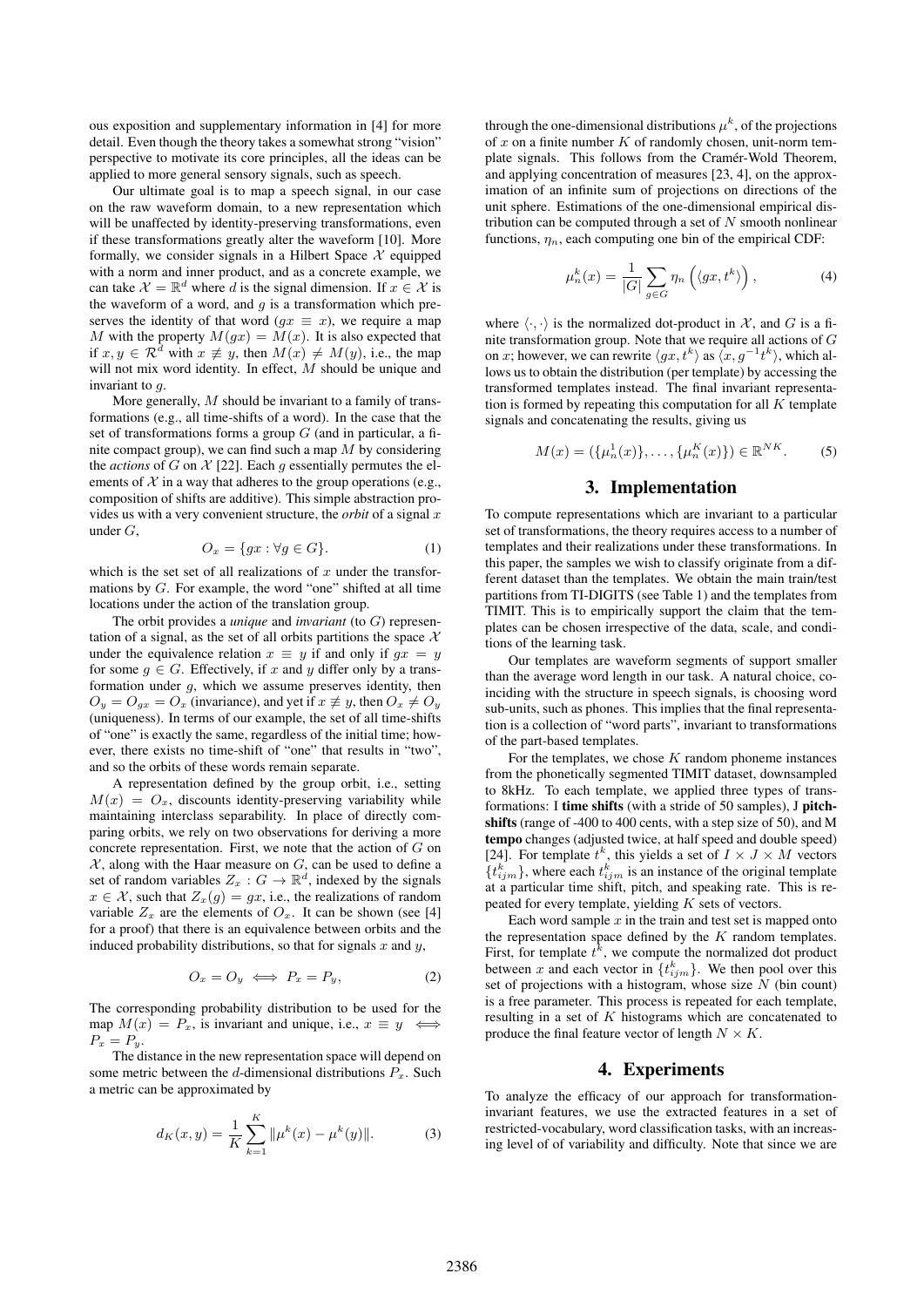

Figure 1: *Digit classification accuracy of invariant features using various numbers of templates and pooling with different numbers of histogram bins.*

extracting a signature for the entire word, we start from varyinglength inputs and result in a fixed-length feature vector used to assign a label on the entire word [25]. To better understand the discriminative and invariant properties of the representation, we use a simple regularized linear classifier with leave-one-out cross-validation [26].

Aside from testing the resilience of the representation, the formed datasets provided a way to explore how the system performance depends on the representation parameters, such as the number of transformations (e.g., *simple cells*) or the number of histogram bins and templates (e.g., *complex cells*). It has been shown that the selection of even simple parameters, like the number of hidden nodes in a neural network, or the stepsize between extracted features, can have as much an effect on performance as the choice of a weight-learning algorithm or the number of layers for deep networks [27].

Starting from all isolated utterances of the TI-DIGITS set (downsampled to 8kHz), we form four different partitions of train and test sets, shown in Table 1, in order to emphasize different types of train/test speaker mismatch conditions. The dataset names are meant to convey the type of mismatch.

In the first set, termed "Utterance", the train and test sets contain different utterances of exactly the same speakers. This was used to see how our features handled intraspeaker variability, and is expected to be the easiest test of our system. The set "Speaker" has completely different speakers in the train and test sets, and anticipated to be more difficult due to the larger differences from one speaker to another. However, we note that both train and test sets have members from all main speaker groups (women, men, girls, and boys).

Next we consider age differences ("Age") by training on adults and testing on children. Children have posed many problems for ASR, largely due to shorter vocal tract and vocal folds as compared to adults [12]. They also tend to have poorer pronunciation than the typical adult, though this may not have been an important factor here due to the small vocabulary size. Researchers have largely relied on domain-specific knowledge to account for this mismatch, as well as methods for adapting the acoustic features of children to fit models that were trained on adults [28, 29].

Finally, we consider gender variability ("Gender") by training on men and testing on women. Again, a large part of the speech variation here can be attributed to differences in vocal

tract length, so vocal tract length normalization is usually applied to compensate for this, along with gender-dependent models that are regularly used in ASR systems [12]. A breakdown of the four datasets, including sample size and group mismatch, is provided in Table 1. Classification accuracy results using the proposed features on each set, for different numbers of templates and a varying number of histogram bins, is shown in Fig. 2.

As a baseline comparison, we computed MFCC features (with  $\Delta$  and  $\Delta\Delta$  features) on 25ms windows (10ms offset) on each word. To obtain a fixed length representation, we averaged over thirds of the word and concatenated the results, yielding a 117 dimensional code which we refer to as MFCC3 [30]. Averaging over more parts significantly boosted performance in some cases, so we additionally include results from a 390 dimensional coding obtained from averaging over ten parts of the word (MFCC10). The MFCC-based features are used with the same linear classifiers as the proposed features (InvR), and compared on all sets to the best performing template/bin combination (InvR with 1560 templates, 201 histogram bins).

To address the large discrepancy in the dimensionality of the invariance-based features (313560) and MFCC-based coding, we also report results using a reduced dimensionality version (InvRPCA). This is designed specifically to match the dimension of the MFCC10 vector by projecting the data onto the first 390 principal components of the training set. It is worth remarking that the full feature vector (InvR) is extremely sparse (due to the large number of fixed histogram bins), with an average 1/3 of the dimensions being zeros on all samples from train and test.

# 5. Results

Figure 1 shows the performance on all four datasets measured by the classification accuracy on isolated digits (averaged across the 10 digit categories, chance is 0.1). Each feature set differs with respect to the number of templates (520, 1040, or 1560) and the number of histogram bins (25-205 with a step-size of 12). Each curve corresponds to the performance of a fixed number of templates, with a varying number of bins displayed on the x-axis of the plots.

As is immediately apparent in all sets, increasing either the number of templates (more simple-complex cells) or the num-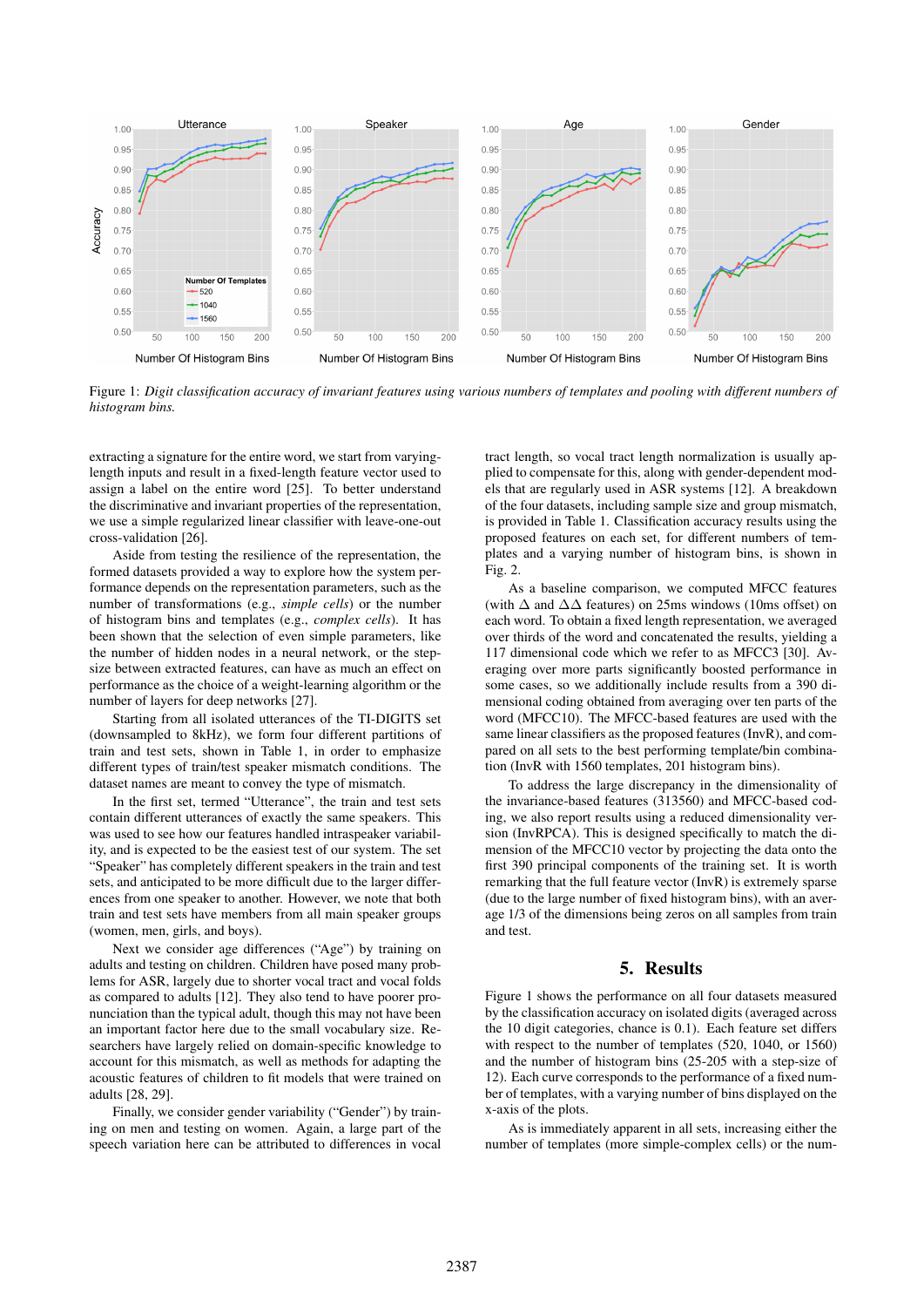

Figure 2: *Digit classification accuracy for four sets of features over all four datasets.*

| Dataset   |          | <b>Training Set</b>    | <b>Test Set</b>        |
|-----------|----------|------------------------|------------------------|
| Utterance | #Samples | 3260                   | 3260                   |
|           | Groups   | All Speakers (a)       | All Speakers (b)       |
| Speaker   | #Samples | 3260                   | 3260                   |
|           | Groups   | $1/2$ Speakers $(a,b)$ | $1/2$ Speakers $(a,b)$ |
| Age       | #Samples | 4500                   | 2020                   |
|           | Groups   | All Adults (a,b)       | All Children (a,b)     |
| Gender    | #Samples | 2220                   | 2280                   |
|           | Groups   | All Men $(a,b)$        | All Women (a,b)        |

Table 1: *Dataset partitions from the subset of TI-DIGITS containing isolated samples of the digits 0-9, spoken by 326 different speakers, each providing two utterances of each (labelled a and b). For example: 1/2 Speakers (a,b) means the collection of both utterances (of each digit) for half of the speakers.*

ber of histogram bins via finer pooling (more complex-cells) results in improved performance. This would be the equivalent of increasing the number of nodes on hidden and output layers of multilayer neural networks. The two parameters can be increased independently, or in tandem, to yield stronger classification accuracy. In fact, it was always observed to be the case that features corresponding to both the largest number of templates and histogram bins gave the best results.

While these trends are observed across all four datasets, there is a clear difference in the overall performance among sets. As expected, the best results were achieved on the lowmismatch "Utterance" dataset, where the mismatch was limited to intraspeaker variability. A drop-off is noted in the "Speaker" dataset, most certainly due to the introduction of the interspeaker variations; however, it's interesting to note that there is virtually no drop in performance between the "Speaker" and "Age" datasets, suggesting that the extracted features are accounting for the different sources of mismatch in the two sets equally well; however, it should be noted that the ratio of trainto-test sample size is twice as large for the "Age" than the "Speaker" dataset. Finally, we observe the poorest performance on the "Gender" set, which is not surprising, considering the amount of gender-dependent modeling used in modern ASR systems.

Figure 2 shows comparison results with the MFCC-based word-features. We note that, similar to the observed trends for the proposed features, MFCCs do quite well on the "Utterance" dataset, where intraspeaker variability is the biggest source of mismatch. Most importantly though, the invariancebased features outperform MFCCs on both the "Speaker" and "Age" datasets. This is also true when the comparison is made with the InvRPCA features, which have a dimension equal to that of the MFCC10 features. Evidently, there is small difference in performance between InvR and InvRPCA representations, despite the enormous gap in the dimensionality of the feature vectors. This supports our theoretical observations that the derived features are more discriminative, even when embedded in much lower dimensional spaces, and more invariant than standard features.

# 6. Conclusions

We presented the design and a potential implementation of a feature map for word-level speech representations built on the level of the acoustic waveform. Based on a theory for forming invariant representations using stored templates and their transformations under compact or locally-compact groups, we proposed an implementation using smaller-support, speech partlike templates, corresponding to phonetic units from an external database. The method can transform variable-length, raw waveforms of whole-word segments into a representation which was empirically shown to be very discriminative for the purpose of word classification, and yet invariant to common sources of speaker variability such as identity and age. The invariance-based feature vectors consistently outperformed an MFCC-based representation, especially when interspeaker variability such as age is a strong source of train/test mismatch.

# 7. Acknowledgements

This material is based upon work supported by the Center for Brains, Minds and Machines (CBMM), funded by NSF STC award CCF-1231216. Lorenzo Rosasco acknowledges the financial support of the Italian Ministry of Education, University and Research FIRB project RBFR12M3AC.

#### 8. References

- [1] R. P. Lippman, "Speech recognition by machines and humans," *Speech Communication*, vol. 22, no. 1, pp. 1–15, July 1997.
- [2] B. Meyer, T. Wesker, T. Br, A. Mertins, and B. Kollmeier, "A human-machine comparison in speech recognition based on a